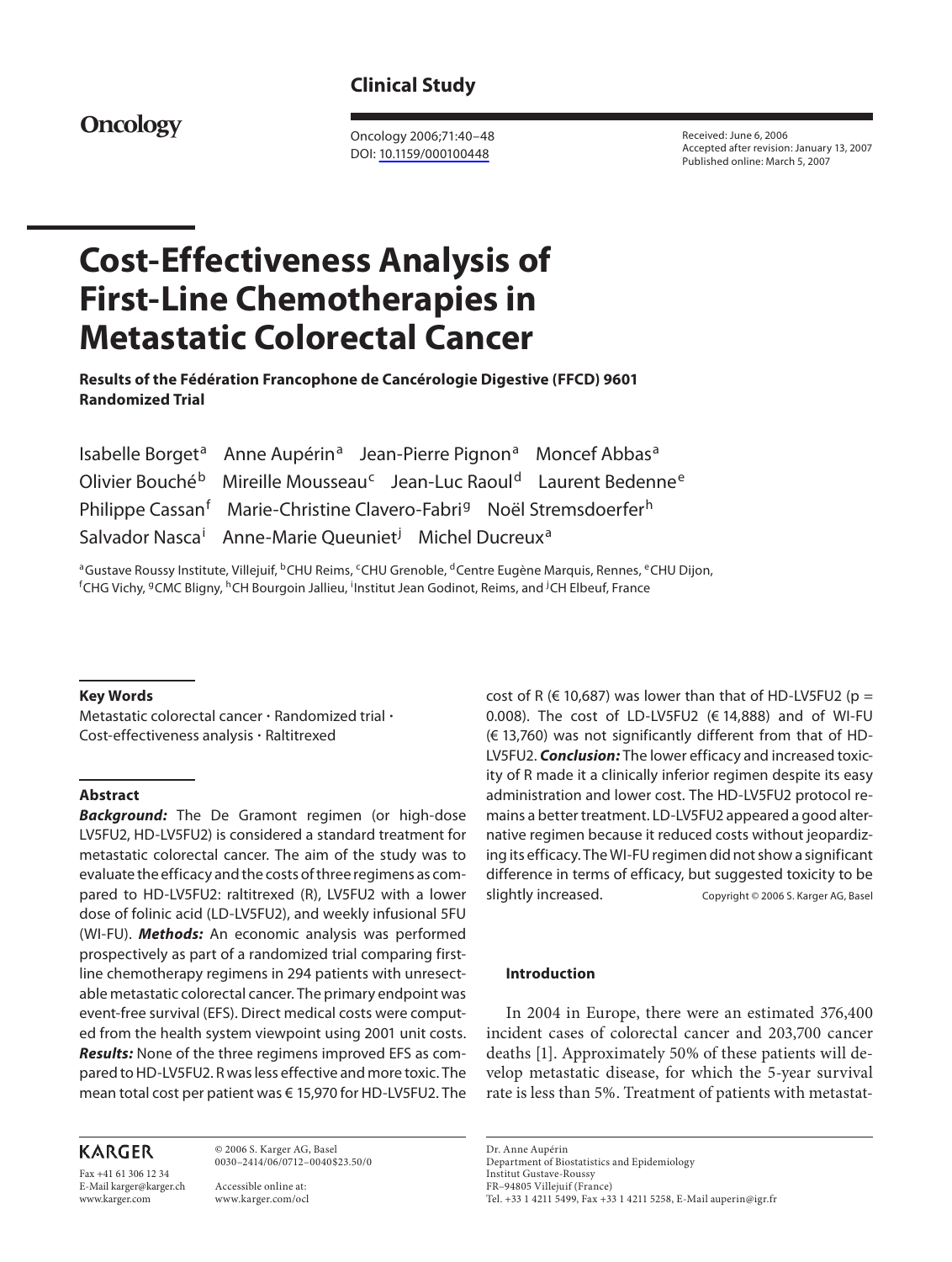ic disease may consist of palliative cytotoxic chemotherapy, which prolongs time to progression and survival [2] and is cost-effective compared to the best supportive care [3]. In France, the LV5FU2 regimen, the so-called De Gramont schedule, is considered a standard treatment for metastatic colorectal cancer as it showed it was more effective in terms of overall response  $(32.6 \text{ vs. } 14.5\%, \text{ p} =$ 0.0004), event-free survival (EFS) (median 27.6 vs. 22 weeks) and less toxic (grade 3–4 toxicity: 11.1 vs. 23.9%) than the monthly Mayo regimen (infusion of 20 mg/m<sup>2</sup>/ day of folinic acid and  $425 \text{ mg/m}^2/\text{day}$  of 5FU for 5 days every 28 days) [4].

 A large randomized EORTC trial showed that highdose 5FU given as a weekly 24-hour infusion was better tolerated than bolus 5FU + FA without any advantage in terms of survival or EFS [5]. This regimen is now used in routine practice in Germany.

Tomudex $^{\circledR}$  (raltitrexed, AstraZeneca) is the first agent of a new generation of thymidylate synthetase inhibitors, which allowed a simple administration schedule of 3 mg/  $m<sup>2</sup>$  once every 21 days. It was compared to the Mayo schedule in a phase III trial of metastatic colorectal cancer: EFS was not statistically different between the two arms, but raltitrexed resulted in less neutropenia and mucitis [6] .

 Treatment and care of colorectal cancer are estimated to account for approximately 2% of all bed days and between 10 and 20% of palliative care provision in the UK [7]. In 1996, it was estimated that 22 million Euros were spent on medicines for this disease (including cytotoxic chemotherapy and others drugs) in the UK [8] . Hospitalization care for colorectal cancer amounted to around 470 million Euros in France in 1999. Costs of colorectal cancer totaled 555.5 million Euros for the National Health System and 997 million Euros for society in general [9]. With a growing awareness that healthcare resources are scarce, it is therefore important to compare effectiveness in terms of clinical and cost outcomes [10]. Some economic analyses previously evaluated the cost-effectiveness ratios of chemotherapy regimens used for the primary treatment of advanced colorectal cancer in several countries [11–14]. They demonstrated that the LV5FU2 regimen was significantly more expensive than Mayo, Lokich and raltitrexed regimens. But these studies present some methodological limitations because the data collection was retrospective and included only patients for whom the data collection could be completed. The present study was then designed to collect resource utilization and costs prospectively alongside the trial for each patient, in parallel with clinical data.

 The aim of the study was to evaluate the cost-effectiveness of raltitrexed, a LV5FU2 regimen with a lower dose of FA (low-dose LV5FU2) and weekly 5FU in first-line treatment of patients with metastatic colorectal cancer versus the De Gramont regimen (high-dose LV5FU2). Data were extracted from the multicenter randomized controlled trial sponsored by the Fédération Francophone de Cancérologie Digestive, FFCD 9601 trial, which evaluated the effectiveness and costs of these regimens in normal clinical practice.

# **Materials and Methods**

#### *Study Population*

 Patients were randomized between March 1997 and March 2001. They all had unresectable metastatic adenocarcinoma of the colon or rectum. Patients were allowed to have received adjuvant cytotoxic chemotherapy which had to be finished  $>6$  months before entry on the study.

# *Treatment*

Patients were randomized to receive one of four regimens:

 (1) High-dose LV5FU2 (HD-LV5FU2): administered every 2 weeks for 2 consecutive days in an infusion of 200 mg/m<sup>2</sup> of folinic acid followed by a bolus of 400 mg/m<sup>2</sup> of 5FU over 10 min followed by a continuous 22-hour infusion of 600 mg/m<sup>2</sup> of 5FU. This was the reference arm that was compared to three other regimens:

 (2) Low-dose LV5FU2 (LD-LV5FU2): same protocol as HD-LV5FU2 with FA at 20 mg/m<sup>2</sup> instead of 200 mg/m<sup>2</sup>.

 (3) Weekly 5FU: weekly continuous intravenous 24-hour infusion of 5FU at 2,600 mg/m<sup>2</sup> on day 1 for 6 weeks with 1 week of rest between cycles.

(4) Raltitrexed (Tomudex®, AstraZeneca): 3 mg/m<sup>2</sup> as a short intravenous infusion every 3 weeks.

 The patients were treated until disease progressed or WHO grade 3 or 4 toxicity occurred in two cycles.

#### *Endpoint*

 The primary endpoint was EFS, defined as the time from randomization to the date of the first event (disease progression or death) or to the date of the last follow-up for patients who had no event. The secondary endpoints were overall survival (OS) and grade 3–4 toxicities.

# *Definition of Costs*

 Costs were computed from the viewpoint of the healthcare system. We calculated the total cost of treatment of each patient, including costs from randomization until disease progressed or death or up to the date of the last follow-up for patients who had no event (min. 30.0 months, max. 36.7 months), by using 2001 reference costs. All volumes of resource utilization were collected for each patient prospectively alongside the trial in parallel with clinical data, except for the volumes related to transport and follow-up.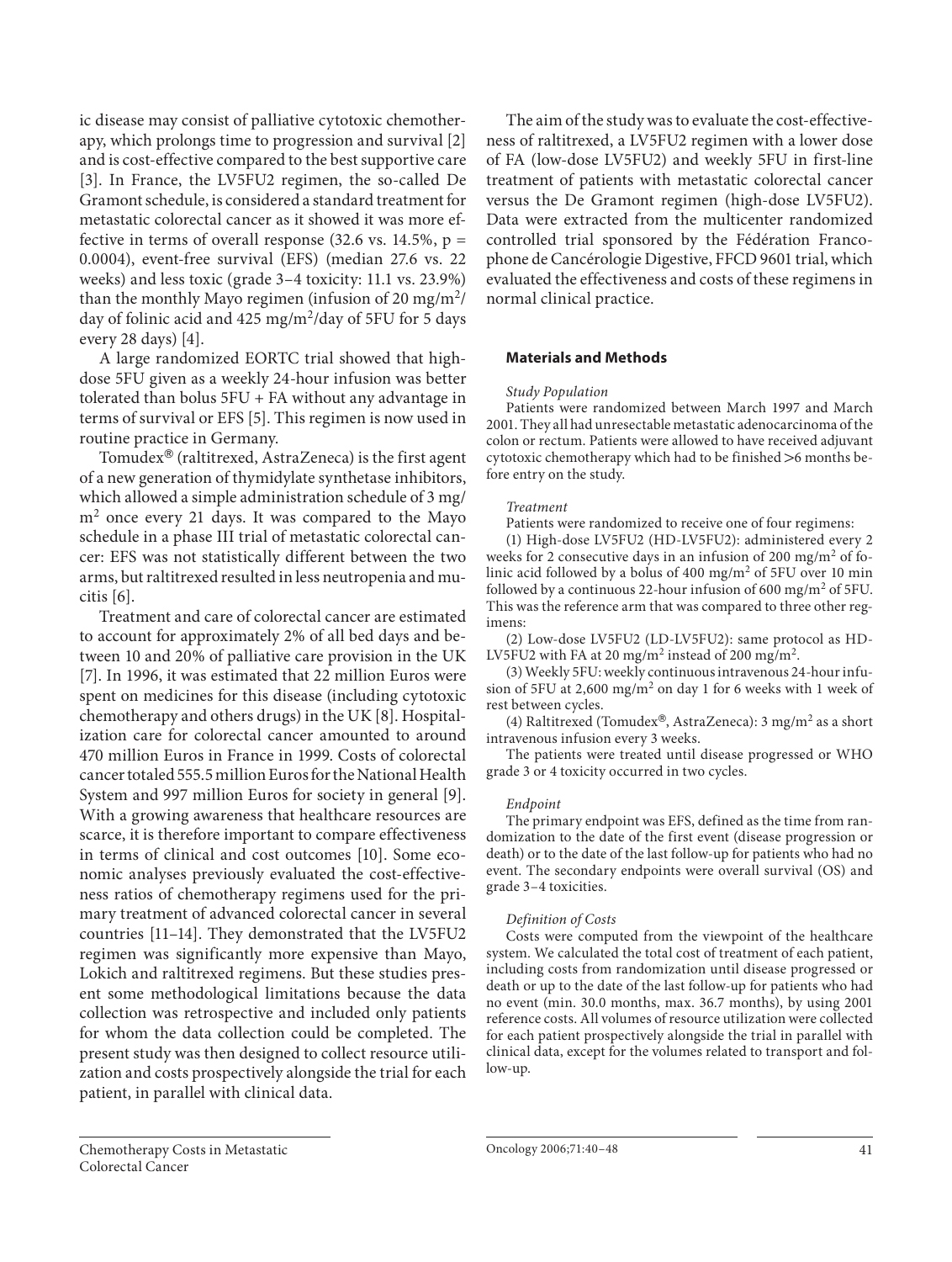| Table 1. Follow-up schedule<br>recommended in the protocol and costs<br>(according to the French National Health<br>System) | Follow-up test           | At rando-<br>mization | Every 8<br>weeks | Before<br>each cycle | Blood tests<br>before each<br>chemotherapy<br>infusion |
|-----------------------------------------------------------------------------------------------------------------------------|--------------------------|-----------------------|------------------|----------------------|--------------------------------------------------------|
|                                                                                                                             | Consultation             | $\times$              | $\times$         | ×                    |                                                        |
|                                                                                                                             | Hematology tests         | $\times$              | $\times$         | $\times$             | $\times$                                               |
|                                                                                                                             | Biochemistry tests       | ×                     | X                | ×                    |                                                        |
|                                                                                                                             | Carcinoembryonic antigen | $\times$              | X                | ×                    |                                                        |
|                                                                                                                             | Chest x-rays             | ×                     |                  |                      |                                                        |
|                                                                                                                             | CT scan                  | $\times$              | X                |                      |                                                        |
|                                                                                                                             | Electrocardiogram        | $\times$              |                  |                      |                                                        |
|                                                                                                                             | Total, Euros             | 326.26                | 277.66           | 98.6                 | 10.8                                                   |

 Healthcare costs included: (1) drugs and hospital stays for the administration of chemotherapy; (2) follow-up (visits, biology, radiology); (3) hospitalizations for the management of complications or toxicities, and (4) patient transport costs.

 *Cost of Hospitalizations.* The hospital stay with the reason for admission, the type of hospitalization (inpatient/outpatient), the type of unit and the duration of the stay were collected prospectively. The costs of hospital stays were extracted from the hospital cost accounting systems. The trial was conducted in four types of hospitals: hospitals specialized in cancer treatment, university hospitals, general hospitals, and private hospitals. We used a cost per day and per type of unit (oncology, surgery, intensive care, and day ward units) which was estimated as the mean of the two largest centers in each type of hospital. It included direct medical costs (medical supplies, laboratory tests, radiology), overheads and logistics costs, and represents actual costs (not those charged to the payer, i.e. National Health System).

The cost of hospitalization at home was estimated at  $\epsilon$  140 per day (without chemotherapy drug acquisition cost) [15, 16] .

 *Cost of Follow-Up.* We took into account of the scheduled visits, biological and radiological examinations recommended in the protocol (table 1). The French National Health System reimbursement prices were used to valorize the visits and examinations  $[17]$ 

 *Drug Costs.* The dose and the number of cycles of chemotherapy were collected prospectively for each patient. We considered the actual daily prescription per drug and per patient. Drug costs were calculated by estimating the number of vials needed to provide the required dose for each infusion and each drug. To value the resources, we used the mean of the unit prices of vials obtained from the clinical pharmacy services of the two largest centers in each type of hospital.

 The costs of drugs used for the treatment of complications and toxicity were estimated by using the cost earmarked for drugs in the corresponding Diagnosis-Related Groups cost currently applied in France.

 *Patient Transport Costs.* The number of journeys to hospital was derived from the number of hospitalizations and consultations. An economic study conducted in 33 patients showed that the mean distance between home and hospital was about 25 km. We took into account the French National Health Service reimbursement price [18] .

#### *Statistical Methods*

 EFS and OS were estimated by the Kaplan-Meier method. Each group was compared to the control group (HD-LV5FU2 protocol) by the log-rank test. Costs were compared by using a nonparametric test (Wilcoxon test) because costs were not normally distributed. If the EFS of a regimen was statistically different of the EFS from the HD-LV5FU2 group, an incremental cost-effectiveness ratio (ICER) was calculated as the ratio of the difference in costs to the difference in effects between the two regimens. The ICER confidence interval was estimated by using the bootstrap method, which consisted in a resampling procedure with replacement based on the generation of 1,000 replications of the ratio. All tests were two-sided.

#### *Sensitivity Analysis*

 Sensitivity analyses were performed to test the robustness of the results in relation to changes in the major unit costs. Sensitivity analyses werebased on the minimum and maximum values of hospitalization costs, drug acquisition prices and on various hypotheses concerning the price of patient transport. In a bivariate sensitivity analysis, the more unfavorable scenario for raltitrexed, which consists of considering maximum values of chemotherapy costs and minimal values of hospitalization costs, was assessed (scenario 1). Two scenarios consisted to increase the raltitrexed acquisition cost or/and to decrease the cost of hospital stay in order to that the total cost per patient treated by raltitrexed would become superior to the total cost of patient treated by HD-LV5FU2 (scenarios 2–4).

#### **Results**

 Between March 1997 and March 2001, 294 patients were randomized in 39 centers: 74 in the HD-LV5FU2 arm, 75 in the LD-LV5FU2 arm, 73 in the weekly 5FU arm and 72 in the raltitrexed arm. 65% were males. The median age was 64.3 years (range 29–83), with 77 (26%) patients over the age of 70 years. The site of the primary cancer was the colon in 226 (77%) patients. 37 patients (12%) had previously received adjuvant chemotherapy.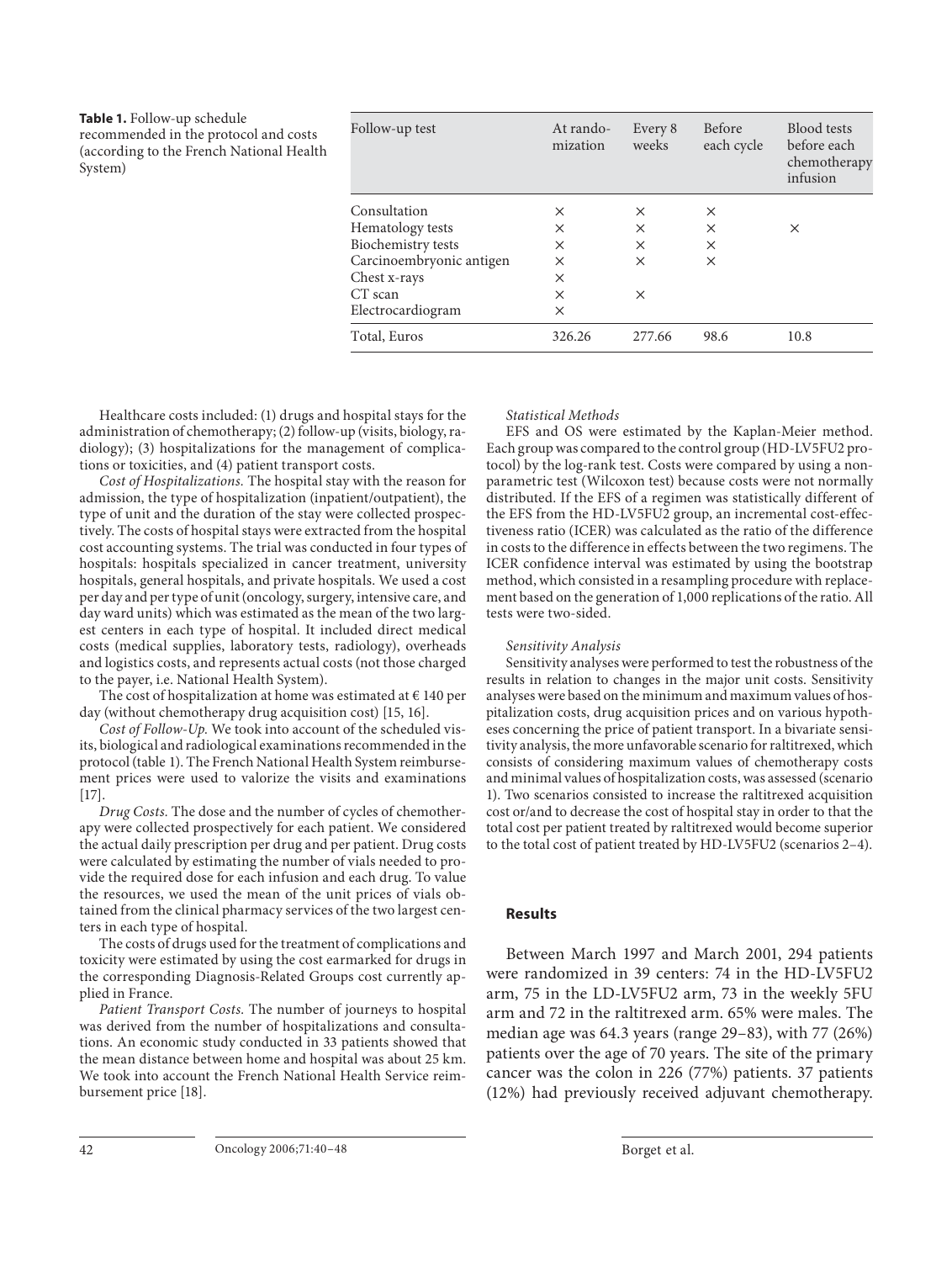

 **Fig. 1.** Event-free survival (EFS).

The four groups were comparable with respect to baseline demographic and disease characteristics.

 Disease progression occurred in 1 patient allocated to the HD-LV5FU2 arm before treatment. Costs have not been reported for this patient. The economic study was therefore based on 293 patients.

 The median duration of follow-up was 32.5 months (range 30.0–36.7), with no significant difference between the four groups. EFS and OS are presented in figures 1 and 2. The median EFS was 5.4 months in the HD-LV5FU2 arm, 5.5 months in the LD-LV5FU2 arm, 4.9 months for weekly 5FU, and 4.0 months for raltitrexed. EFS was shorter in the raltitrexed arm than for HD-LV5FU2 ( $p = 0.055$ ). EFS in the others two arms was not significantly different from that in the HD-LV5FU2 arm. There was no significant difference in the median OS for all randomized patients.



74 61 42 26 16 5 3 75 67 49 31 14 8 3 2 73 63 46 22 11 4 1 1 1 72 57 36 22 11 5 3 1 1  $\Omega$ 0 6 12 18 24 30 36 42 48 54 Months At risk

**Fig. 2.** Overall survival (OS).

 The total number of cycles ranged from 1 to 29. The mean number of treatment cycles was 6 in the HD-LV5FU2, LD-LV5FU2 and raltitrexed arms, and 3 in the weekly 5FU arm. The median duration of chemotherapy was comparable between HD-LV5FU2 (23.1 weeks, from 0.3 to 89.6) and LD-LV5FU2 (21.1 weeks, from 2.1 to 73.1, p = 0.48), and weekly 5FU (18.9 weeks, from 0.1 to 67.2,  $p = 0.14$ ), but was shorter in the raltitrexed arm (16.1) weeks, from 0.1 to 87.1,  $p = 0.02$ ).

 Hospitalizations for chemotherapy administration are described in table 2. There were fewer hospital visits and shorter hospital stays in the raltitrexed arm because of the administration schedule. The management of patients treated with raltitrexed was also different from that of the other three groups treated with 5FU: hospitalizations were more often in the hospital day ward and hardly ever in the outpatient clinic.

 Chemotherapy Costs in Metastatic Colorectal Cancer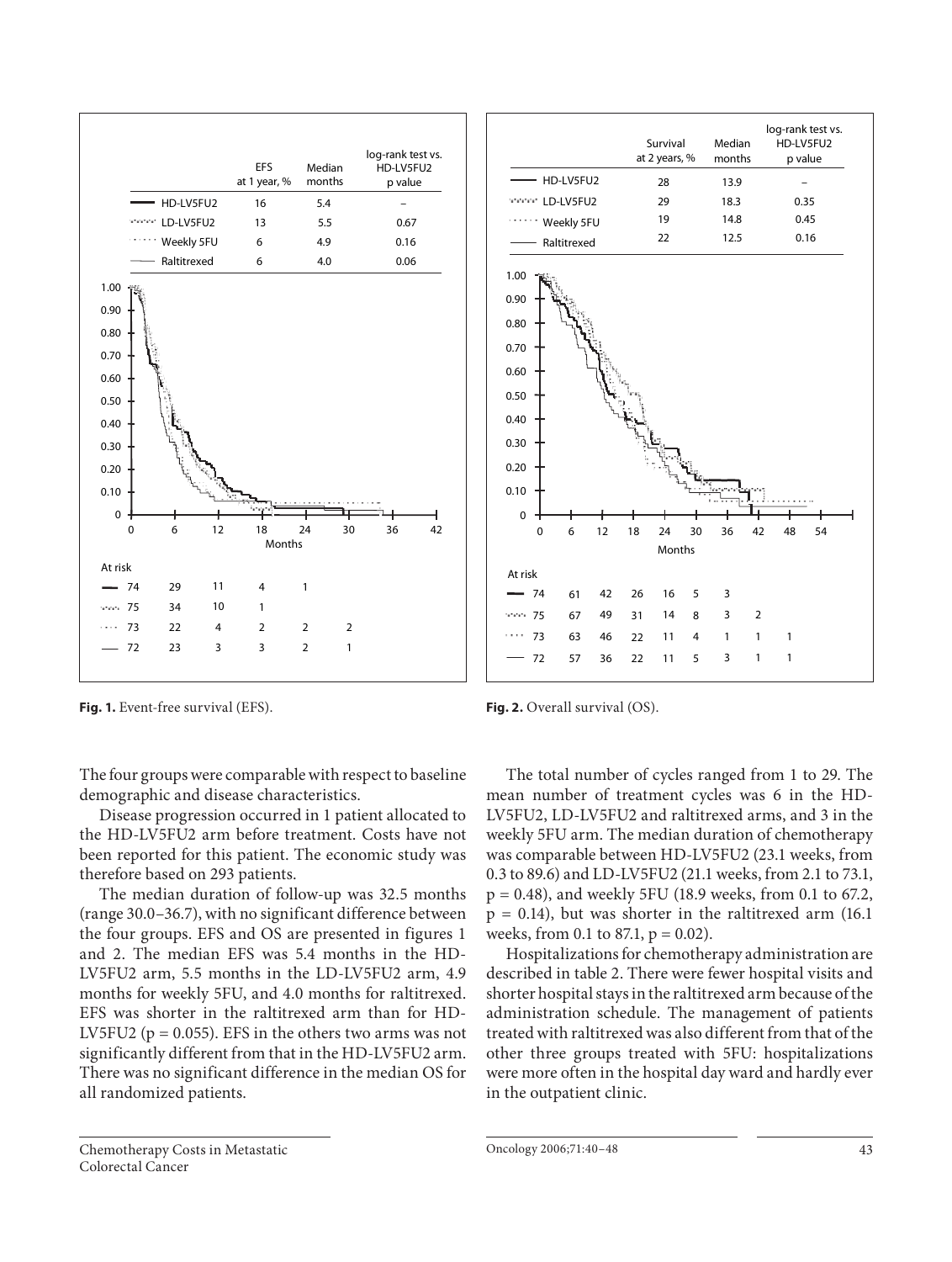| Table 2. Hospitalizations for chemotherapy: number of visits and duration of stay |  |  |  |
|-----------------------------------------------------------------------------------|--|--|--|
|-----------------------------------------------------------------------------------|--|--|--|

|                                           | HD-LV5FU2<br>$n = 73$ | LD-LV5FU2<br>$n = 75$ | Weekly 5FU<br>$n = 73$ | Raltitrexed<br>$n = 72$ |
|-------------------------------------------|-----------------------|-----------------------|------------------------|-------------------------|
| Hospitalization in a conventional ward    |                       |                       |                        |                         |
| Patients                                  | 47                    | 45                    | 44                     | 28                      |
| Hospitalizations                          | 386                   | 469                   | 524                    | 152                     |
| Hospital day ward                         |                       |                       |                        |                         |
| Patients                                  | 39                    | 38                    | 36                     | 51                      |
| Hospitalizations                          | 995                   | 761                   | 547                    | 280                     |
| Outpatient clinic (hospital at home)      |                       |                       |                        |                         |
| Patients                                  | 18                    | 16                    | 16                     | 2                       |
| Hospitalizations                          | 250                   | 310                   | 309                    | 14                      |
| Overall duration of stay by patient, days |                       |                       |                        |                         |
| Mean (SD)                                 | 30.1(23.2)            | 28.2(17.0)            | 23.9(16.8)             | 6.6(5.4)                |
| Range                                     | $3 - 106$             | $8 - 115$             | $1 - 79$               | $1 - 35$                |
| Compared to HD-LV5FU2                     |                       | $p = 0.50$            | $p = 0.054$            | p < 0.0001              |

# **Table 3.** Toxicity

|                                                                                   | $HD-$<br>LV5FU2 | $LD-$<br>LV5FU2             | Weekly<br>5FU               | Raltitrexed                 |
|-----------------------------------------------------------------------------------|-----------------|-----------------------------|-----------------------------|-----------------------------|
| Treatment-related deaths                                                          | $\Omega$        | $\Omega$                    | $\Omega$                    | 2                           |
| Patients with at least one episode of grade 3-4 toxicity<br>Compared to HD-LV5FU2 | 19 (26%)        | 19 (25%)<br>$p = 0.92$      | 28 (38%)<br>$p = 0.11$      | 34 (47%)<br>$p = 0.008$     |
| At least one episode of grade 3-4 toxicity per cycle                              | 23(5%)          | 23(5%)                      | 37 (8%)                     | 51 (12%)                    |
| Patients with at least one hospitalization for toxicity<br>Compared to HD-LV5FU2  | $10(13.5\%)$    | 11 (14.7%)<br>$p = 0.87$    | $17(23.3\%)$<br>$p = 0.14$  | 19 (26.4%)<br>$p = 0.056$   |
| Number of hospitalizations for toxicity <sup>1</sup>                              | 10              | 20                          | 26                          | 29                          |
| Duration of hospitalization by patient, days<br>Compared to HD-LV5FU2             | $0.8 \pm 2.5$   | $1.6 \pm 6.3$<br>$p = 0.31$ | $2.2 \pm 6.2$<br>$p = 0.07$ | $3.5 \pm 9.3$<br>$p = 0.02$ |

<sup>1</sup> There were 54 hospitalizations in a conventional ward, 14 hospitalizations in the hospital day ward, 9 hospitalizations in the surgical unit, and 8 hospitalizations in the ICU for the management of toxicities.

The toxicity is presented in table 3. Raltitrexed was more toxic than HD-LV5FU2: 2 treatment-related deaths occurred in this arm and the percentage of patients which experienced at least one episode of grade 3–4 toxicity was higher than in the HD-LV5FU2 arm ( $p = 0.008$ ). Weekly 5FU was slightly more toxic than HD-LV5FU2, but the difference did not reach statistical significance. There was no significant difference in toxicity between LD-LV5FU2 as compared to HD-LV5FU2.

 The number of patients requiring at least one hospitalization and the number of hospitalizations for toxicity were higher in the raltitrexed arm compared to the HD-LV5FU2 arm ( $p = 0.006$ ). They were also higher in the weekly 5FU arm than in the HD-LV5FU2 arm but the difference was not statistically significant.

 The duration of other hospitalizations related to cancer complications (surgery, palliative care, and other treatment modalities such as radiofrequency ablation) were comparable in the four groups: 1.9 days in the two LV5FU2 arms, 2.0 for weekly 5FU, and 1.5 in the raltitrexed arm.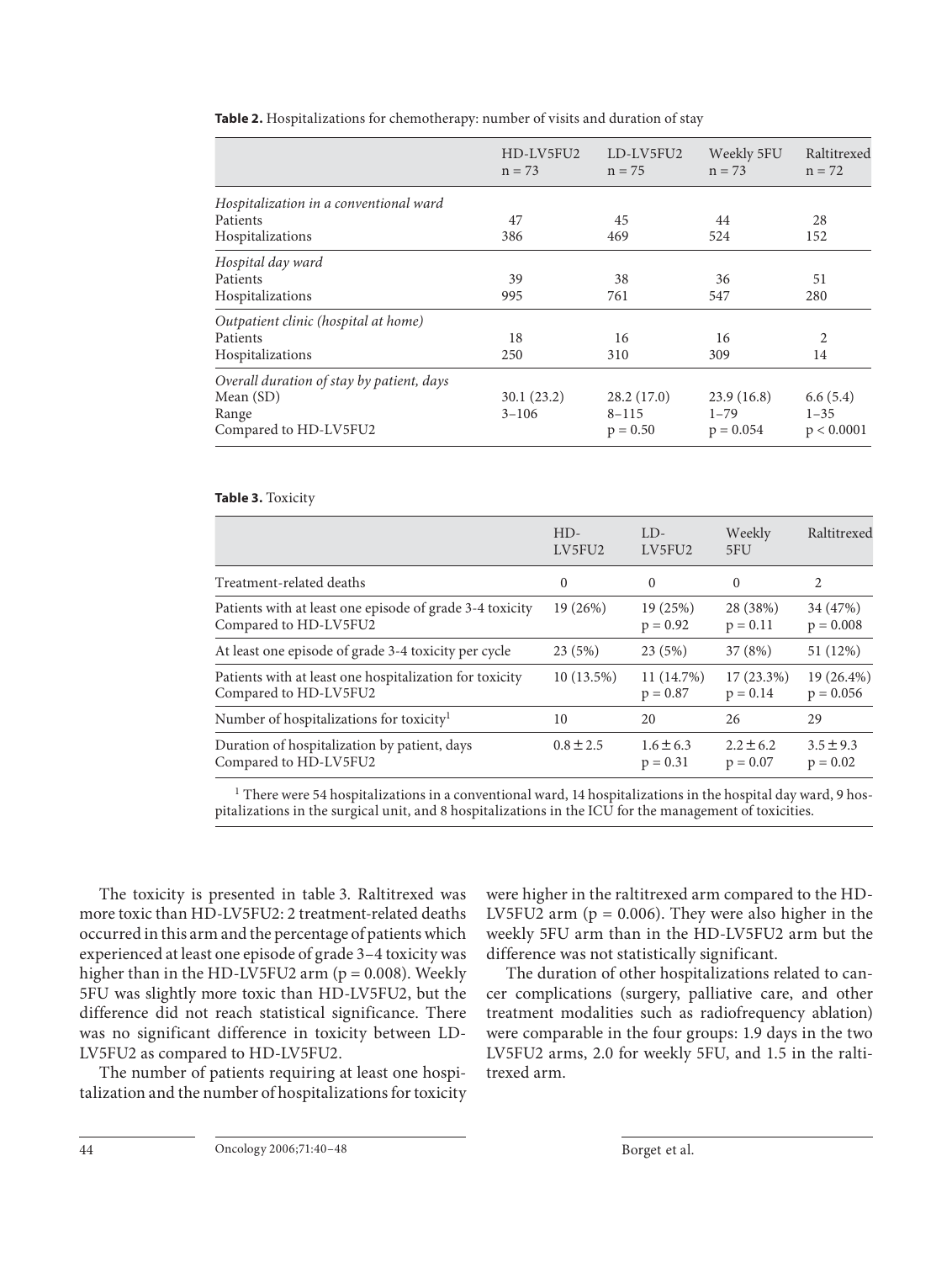|                                    | HD-LV5FU2                            | $%$ of<br>total cost | LD-LV5FU2                            | $%$ of<br>total cost | Weekly 5FU                                  | $%$ of<br>total cost | Raltitrexed                        | $%$ of<br>total cost |
|------------------------------------|--------------------------------------|----------------------|--------------------------------------|----------------------|---------------------------------------------|----------------------|------------------------------------|----------------------|
| Administration of chemotherapy     |                                      |                      |                                      |                      |                                             |                      |                                    |                      |
| Hospitalizations                   | 11,512 (10,123)<br>$[888 - 44, 701]$ | 72.2                 | 10,583 (7,429)<br>$[888-47,230]$     | 71.1                 | 8,656 (6,896)<br>$[496 - 33, 012]$          | 62.9                 | 2,746 (2,557)<br>$[456 - 17, 190]$ | 25.7                 |
| Chemotherapy and other drugs       | 493 (370)<br>$[27-1,737]$            | 3.1                  | 139(83)<br>$[23 - 396]$              | 0.9                  | 155 (108)<br>$[7 - 584]$                    | 1.1                  | 3,632 (2,380)<br>$[408 - 13, 448]$ | 34.0                 |
| Travel                             | 1,026(1,021)<br>$[0 - 5, 170]$       | 6.4                  | 946 (699)<br>$[0-3,090]$             | 6.4                  | 1,172(2,674)<br>$[0-22,760]$                | 8.5                  | 346 (266)<br>$[0-1, 664]$          | 3.2                  |
| Total chemotherapy                 | 13,061 (11,242)<br>$[1,097-51,053]$  | 81.7                 | 11,668 (7,850)<br>$[931 - 48, 754]$  | 78.4                 | 9,983 (7,789)<br>$[563 - 35,486]$           | 72.5                 | 6,659(4,814)<br>$[920 - 28, 228]$  | 62.9                 |
| Management of toxicity             |                                      |                      |                                      |                      |                                             |                      |                                    |                      |
| Hospitalizations                   | 370 (1,168)<br>$[0-6,783]$           | 2.3                  | 848 (3,020)<br>$[0-18,892]$          | 5.7                  | 1,170 (3,346)<br>$[0-23,380]$               | 8.5                  | 1,788 (4,983)<br>$[0-34,976]$      | 16.7                 |
| Drugs                              | 77 (176)<br>$[0 - 898]$              | 0.5                  | 60(123)<br>$[0 - 540]$               | 0.4                  | 158 (664)<br>$[0-5, 597]$                   | 1.2                  | 98 (199)<br>$[0-1, 145]$           | 0.9                  |
| Travel                             | 100(176)<br>$[0 - 965]$              | 0.6                  | 111(256)<br>$[0-1,737]$              | 0.7                  | 158 (237)<br>$[0 - 965]$                    | 1.2                  | 166(257)<br>$[0-1, 351]$           | 1.6                  |
| Total toxicity                     | 547 (1,337)<br>$[0 - 7, 239]$        | 3.4                  | 1,019(3,192)<br>$[0-19,731]$         | 6.8                  | 1,487 (3,932)<br>$[0-25,166]$               | 10.9                 | 2,079 (5,279)<br>$[0-36,383]$      | 19.2                 |
| Treatment for cancer complications |                                      |                      |                                      |                      |                                             |                      |                                    |                      |
| Hospitalizations                   | 929 (2,829)<br>$[0-19,985]$          | 5.9                  | 848 (3,020)<br>$[0-18,892]$          | 5.8                  | 901 (3,000)<br>$[0-19,070]$                 | 6.6                  | 684 (2,154)<br>$[0-11,499]$        | 6.4                  |
| Follow-up                          |                                      |                      |                                      |                      |                                             |                      |                                    |                      |
| Follow-up                          | 1,433 (769)<br>$[577 - 3, 731]$      | 9.0                  | 1,343(562)<br>$[555 - 3, 251]$       | 9.0                  | 1,388(603)<br>$[566 - 3, 619]$              | 10.0                 | 1,227(603)<br>$[566 - 4, 509]$     | 11.5                 |
| Total                              | 15,970 (12,522)<br>$[1,793-63,478]$  | 100                  | 14,888 (9,133)<br>$[1,606 - 51,887]$ | 100                  | 13,760 (10,828) 100<br>$[1, 129 - 49, 764]$ |                      | 10,687(7,353)<br>$[1,882-39,193]$  | 100                  |

**Table 4.** Cost (mean  $\pm$  SD), [range]) in Euros

 *Costs* 

Costs are presented in table 4: mean total costs were not significantly different between HD-LV5FU2 (€ 15,970), LD-LV5FU2 (€ 14,888, p = 0.79), or weekly 5FU ( $\in$  13,760, p = 0.28). Treatment in the raltitrexed arm ( $\in$  10,687) was significantly less expensive ( $p = 0.008$ ) than in the HD-LV5FU2.

 Hospitalizations for chemotherapy administration represented about 70% of total costs in the two LV5FU2 arms, 63% in the weekly infusion FU arm, and only 26% in the raltitrexed arm. The cost of chemotherapy was very low, less than 3% of the total costs in the three arms with 5FU, whereas raltitrexed acquisition represented 34% of total costs. Cost induced by toxicity was 3% in HD-LV5FU2 arm, 7% in LD-LV5FU2 arm, 11% in weekly infusion FU arm, and 19% in the raltitrexed arm (table 4).

 As the EFS in the LD-LV5FU2 and weekly 5FU arms were not significantly different from that in the HD-LV5FU2 arm, the corresponding cost-effectiveness ratios were not calculated. The ICER of the HD-LV5FU2 as compared to the raltitrexed was  $\epsilon$  45,956 (95% CI =  $\epsilon$ –211,645 to +338,701). It represented the additional cost that we have to pay per year of EFS gained with HD-LV5FU2 as compared to raltitrexed.

 Sensitivity analyses werebased on the minimum and maximum values of hospitalization costs, drug acquisition prices and on various hypotheses concerning the price of patient transport. In a univariate sensitivity analysis, none of them modified the conclusion of the analysis. In a bivariate sensitivity analysis, the more unfavorable scenario for raltitrexed, which consists of considering maximum values of chemotherapy costs and minimal values of hospitalization costs, does not change the initial conclusion (scenario 1). The total cost per patient treated by raltitrexed would become superior to the total cost of patients treated by HD-LV5FU2 if the raltitrexed unit cost were multiplied by 2.5 (scenario 2). The four strategies compared would lead to similar costs if the cost of hospital stays were reduced to  $\epsilon$  152 per day (scenario 3), or if the raltitrexed unit cost were multiplied by 1.5 and the cost of hospital stays were reduced to  $\epsilon$  229 per day (scenario 4, table 5). The conclusions of the main analysis are then robust, as these hypotheses appear unrealistic in practice.

Oncology 2006;71:40–48 45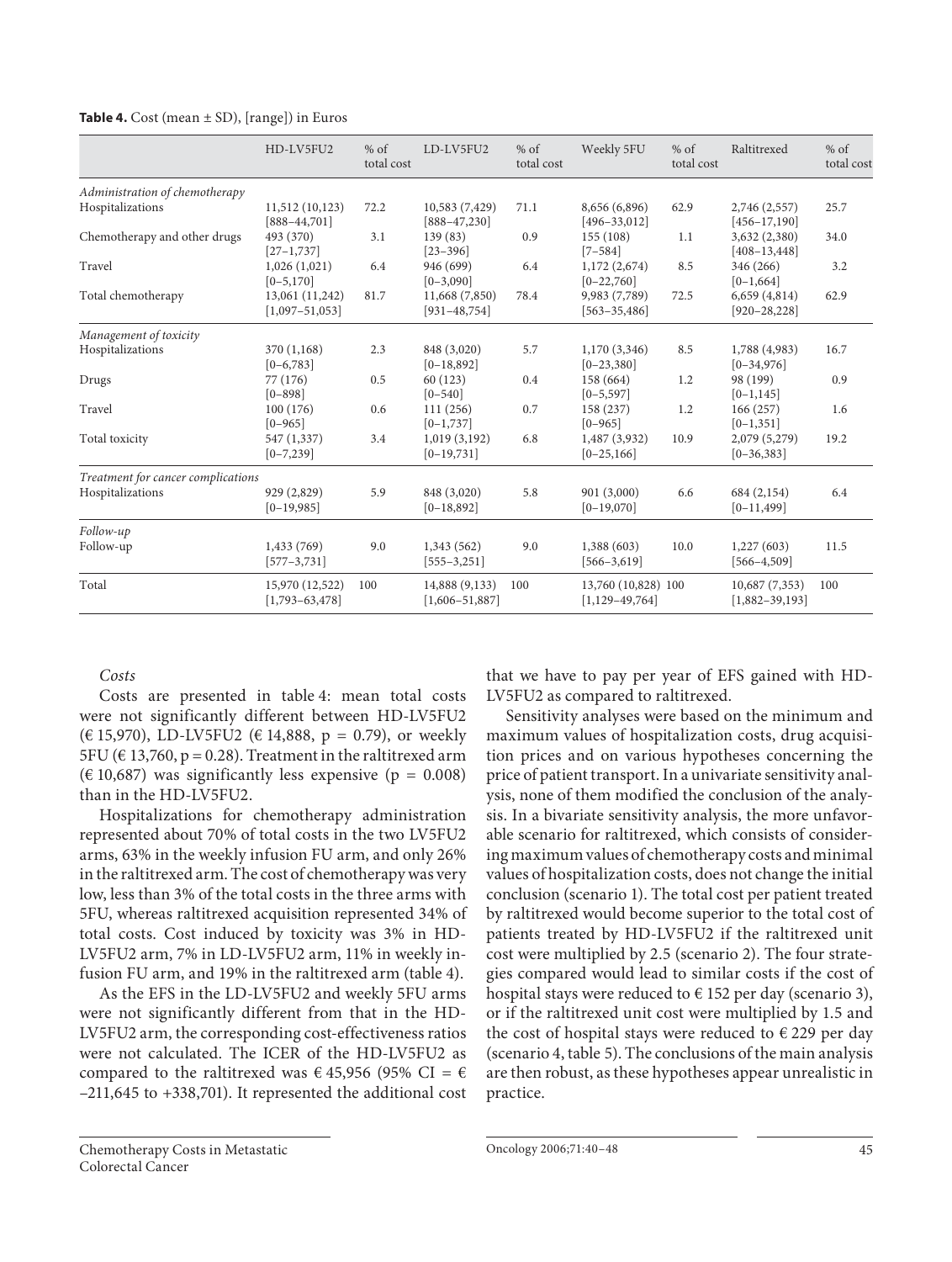**Table 5.** Total cost per patient according various hypotheses (Euros)

|             | Scenario 1          | Scenario 2          | Scenario 3        | Scenario 4         |
|-------------|---------------------|---------------------|-------------------|--------------------|
| HD-LV5FU2   | $14,017 \pm 10,300$ | $15,971 \pm 12,529$ | $7,971 \pm 5,527$ | $10,202 \pm 7,290$ |
| LD-LV5FU2   | $13.010 \pm 7.517$  | $14,887 \pm 9,132$  | $7,255 \pm 3,617$ | $9,354 \pm 4,991$  |
| Weekly 5FU  | $12,198 \pm 9,247$  | $13,760 \pm 10,828$ | $7,146 \pm 5,194$ | $8,968 \pm 6,541$  |
| Raltitrexed | $9,852 \pm 6,093$   | $16,135 \pm 9,873$  | $7,231 \pm 4,137$ | $8,101 \pm 4,762$  |

Description of the sensitivity analyses performed: Scenario 1: minimum values of hospitalization and maximum value of chemotherapy acquisition cost; Scenario 2: raltitrexed acquisition cost multiplied by 2.5; Scenario 3: cost of hospital stay fixed at  $\in$  152; Scenario 4: raltitrexed acquisition cost multiplied by 1.5 and cost of hospital stay fixed at € 229.

# **Discussion**

 Neither of the two protocols based on 5FU (LD-LV5FU2 and weekly 5FU infusion) significantly improved EFS and OS, as compared to HD-LV5FU2 in patients with advanced colorectal cancer. In terms of toxicity, the two LV5FU2 regimens were not different and the weekly 5FU regimen induced more toxicity than the LV5FU2 regimens. Raltitrexed was associated with a shorter EFS and more toxic events compared to HD-LV5FU2. This result is in agreement with the literature  $[13, 19-21]$ .

 As raltitrexed is less active and more toxic than HD-LV5FU2, its use will be restricted to patients in whom the use of fluoropyrimidines is strongly contraindicated [22] . However, it is noteworthy that the total cost per patient was significantly lower in the raltitrexed arm than in the HD-LV5FU2 arm because the very high cost for raltitrexed acquisition was offset by fewer and shorter hospitalizations for chemotherapy administration due to the timing of the infusion (1 day every 3 weeks, instead of 2 days every 2 weeks). It could partly be related to a reduced total duration of chemotherapy (whether due to lower efficacy and increased toxicity). In addition, patients in the raltitrexed arm were hospitalized more frequently in a hospital day ward. Today, the total cost per patient in the LV5FU2 group would probably be lower than the cost calculated in this study, due to a reduction in the duration of hospitalization with this protocol. Hospitalizations for toxicities were more numerous and longer in the raltitrexed arm than in the HD-LV5FU2 arm. The management of toxicities, including hospitalizations, drugs and patient transport represents almost 20% of the total cost per patient in the raltitrexed arm, versus less than 10% in the other three arms. Sensibility analyses showed that this difference in cost in favor of raltitrexed was robust. The total cost per patient was similar for the three treatments with 5FU in which the greatest cost component was hospitalization (about 75%), the cost for drug acquisition being negligible in these groups.

 Chemotherapy for metastatic colorectal cancer has changed during the last decade. At present, in Europe and in the USA, the mostly used regimens for metastatic disease contain irinotecan or oxaliplatin in combination with 5FU or capecitabine [23–25]. They showed an increased response rate, progression-free survival with both drugs, and OS, only with the irinotecan-based regimen. Moreover, after aggressive first-line chemotherapy, some patients can undergo surgical resection of the metastases, initially considered as unresectable. We still do not know if these aggressive first-line therapies (irinotecan and oxaliplatin) should be proposed to all metastatic patients or whether they should be reserved exclusively for second-line treatment [26] . Two large multicenter trials, in Great Britain and France, are addressing this question and hopefully answers will be provided in approximately 2 years. New aggressive protocols combining raltitrexed with oxaliplatin or irinotecan are currently evaluated in phase II studies, either in first- or secondline treatment of metastatic colorectal cancer [27–30] .

 The preliminary economic study based on the 33 first patients included in the Gustave-Roussy Institute showed that the total cost per patient was significantly higher in the raltitrexed group than in LV5FU2 group [31]. This higher cost was related to a very high rate of severe toxicity in the 8 patients treated with raltitrexed: 9 hospitalizations, including one in the intensive care unit for 30 days. Costs based on these 8 patients were overestimated in the raltitrexed arm. A better estimation of the costs is possible if all the randomized patients are included in the economic study.

 Two economic studies based on the randomized trial reported by Cunningham et al. [6] comparing raltitrexed with 5FU in the Mayo regimen have been published. The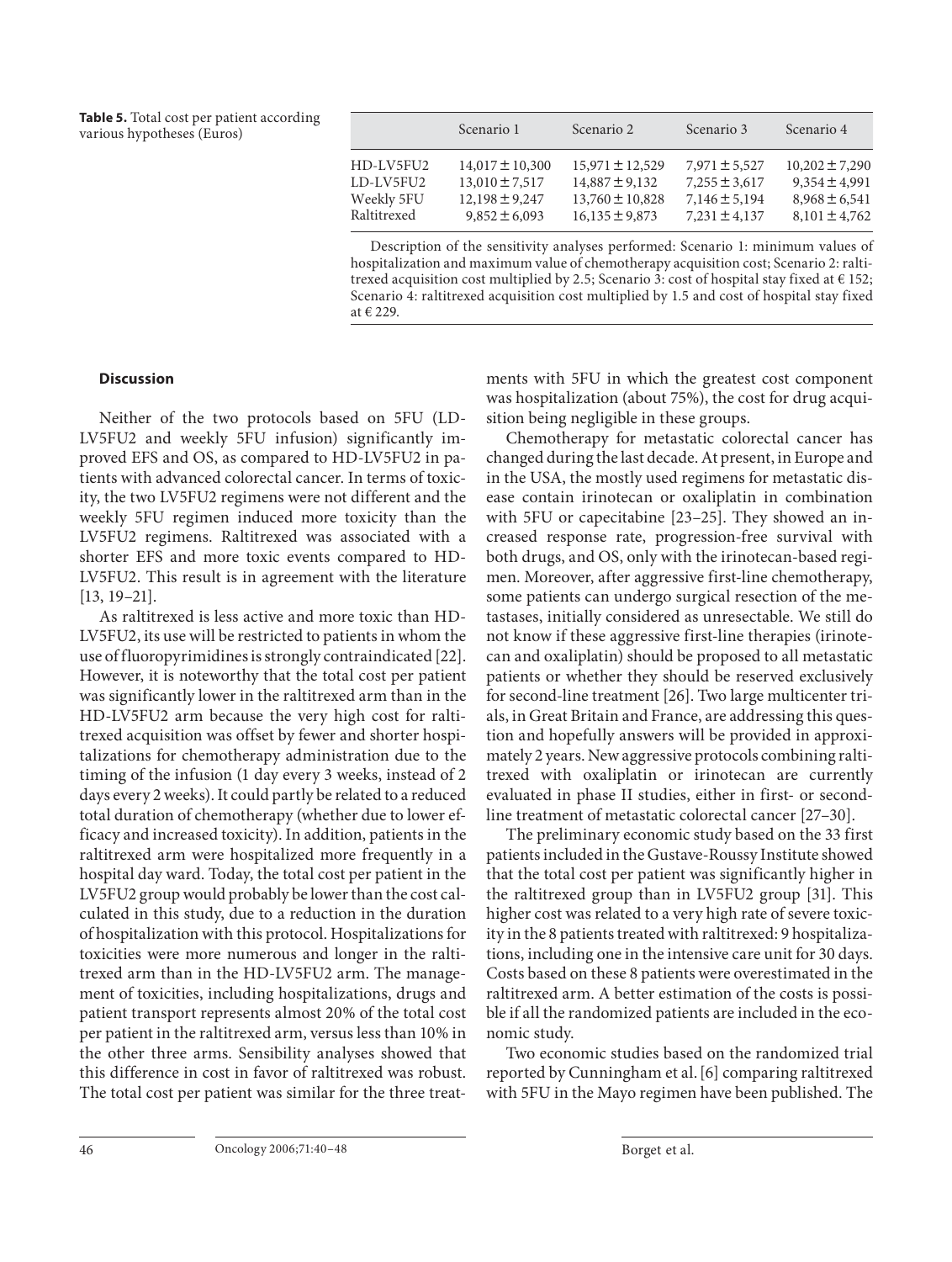first study performed by Groener et al. [14] used Dutch estimates of unit costs and took into account direct medical costs (hospitalizations, drugs, follow-up and travel costs). The second economic study using the same clinical data was conducted by Kerr and O'Connor [12] in the UK and excluded travel costs. The total costs per patient were similar for the two treatment arms in the two studies. Two other economic studies compared raltitrexed to the LV5FU2 regimen. The study by Ross et al. [11] is based on a retrospective analysis of 116 patients at the Royal Marsden Hospital for whom data were complete. It included direct medical costs (hospitalizations, chemotherapy, follow-up and outpatient visits) of four regimens (Mayo, LV5FU2, Lokich and raltitrexed). The mean monthly treatment costs were  $\epsilon$  1,411, 3,001, 1,786, and 1,859 respectively. These results should be interpreted with caution because patients were not randomized and the comparability of the baseline characteristics of the patients was unknown. Patients were selected on the basis of complete patient notes. The study by Hale et al. [13] was undertaken on a subsample of a randomized trial which compared LV5FU2, Lokich (continuously infused fluorouracil) and raltitrexed regimens. The economic study was based on patients from 6 of the 45 centers and took into account direct and indirect costs. Total costs per 12 weeks of treatment were respectively € 7,470, 3,810, and 3,869 for LV5FU2, Lokich and raltitrexed regimens. In these two studies, the LV5FU2 regimen was significantly more expensive than the other regimens.

 Economic outcomes measured in association with clinical trials are often considered of secondary importance as there are no a priori hypotheses, the sample size is small and data are frequently missing. Even when properly designed and conducted, the external validity of economic analyses with clinical trials may be low, this being related to a lack of representativeness and limited generalizability due to strict eligibility criteria [32]. The trial population may be associated with resource utilization and costs that differ considerably from that of routine practice and early clinical trial costs may not be representative of what they would really be with more experience [33]. This is probably not a major drawback of our study because the trial evaluated four regimens currently used in clinical practice and patients were treated in several hospitals including research centers (university hospitals and cancer centers) but also general hospitals and private hospitals (respectively 21.5, 36.4, 33.3, 8.8% of the patient study population). This suggests that the external validity of the results may also be good and therefore could be extrapolated to general practice.

# **Conclusion**

 The lower efficacy and the higher toxicity observed with raltitrexed make it a clinically inferior regimen despite its ease of administration and the lower costs of this regimen. The HD-LV5FU2 protocol remains a better treatment for metastatic colorectal cancer. There is no advantage to using the weekly 5FU regimen in terms of efficacy, toxicity or cost. The LD-LV5FU2 regimen could be a good alternative, because the cost of chemotherapy acquisition is reduced without compromising its efficacy.

# **Acknowledgments**

 We are indebted to all the patients whose participation made this study possible; to C. Choine, L. Farcy and M. Moreau, for data-processing support; to P. Jan and M. Wartelle for computing assistance and to L. Saint-Ange for editorial assistance.

 The members of the FFCD 9601 Collaborative Group were as follows:

 Secretariat: M. Ducreux (Principal Investigator), J.P. Pignon (Statistician), A. Dunant (Statistician), M. Abbas (Data Manager).

 This project was supported by a grant from the Ligue Nationale Contre le Cancer and AstraZeneca pharmaceuticals which did not have any role in the study design, in the collection, management, analysis, and interpretation of data, in the writing of the report nor in the decision to submit the paper for publication.

Investigators (by order of the number of patients included):

 Olivier Bouche (CHU Reims), Michel Ducreux (Institut Gustave Roussy, Villejuif), Mireille Mousseau (CHU Grenoble), Jean-Luc Raoul (Centre Eugène Marquis, Rennes), Laurent Bedenne (CHU Dijon), Philippe Cassan (CH Vichy), Jacques Deguiral (CH et Clinique de l'Océan, St Nazaire), Bernard Leduc (CH Brive), Christine Berger (Clinique Ste Catherine, Avignon), Michel Mignot (CMC Suresnes), Emile Alexandre Pariente (CH Pau), Christian Platini (CH Thionville), Denis Smith (CHU Bordeaux), Jean Claude Barbare (CH Compiègne), Remy Mackiewicz (Clinique Générale, Valence), Didier Pillon (CH Bourg en Bresse), Dominique Baudet-Klepping (CH Châlon sur Sâone), Marie-Christine Clavero-Fabri (CM Briis sous Forges), Jean François Paitel (CH La Rochelle), Noël Stremsdoerfer (CH Bourgoin Jallieu), François Xavier Caroli-Bosc (CHU Nice), Denis Goldfain (CH Dreux), Salvador Nasca (Institut Jean Godinot, Reims), Jérôme Dauba (CH Calais), André Glibert (CH Tarbes), Farès Husseini (CH Colmar), Alain Blanchi (CH Le Mans), Gilles Gatineau-Saillant (CH Meaux), Pierre Lehair (Clinique Ste Elisabeth, Thionville), Emmanuel Mitry (CHU Boulogne), Anne Marie Queuniet (CH Elbeuf), Annick Votte (CHU Amiens), Dominique Auby (CH Libourne), Alain Botton (Clinique Ste Marie, Pontoise), Pierre Feydy (CH St Quentin), Haem (Polyclinique du Trégor), Christian Paoletti (Clinique du Cêdre, Bois Guillaume).

 Independent data monitoring committee: Patrick Dufour, Antoine Cortot, Françoise Bonichon.

Chemotherapy Costs in Metastatic Colorectal Cancer